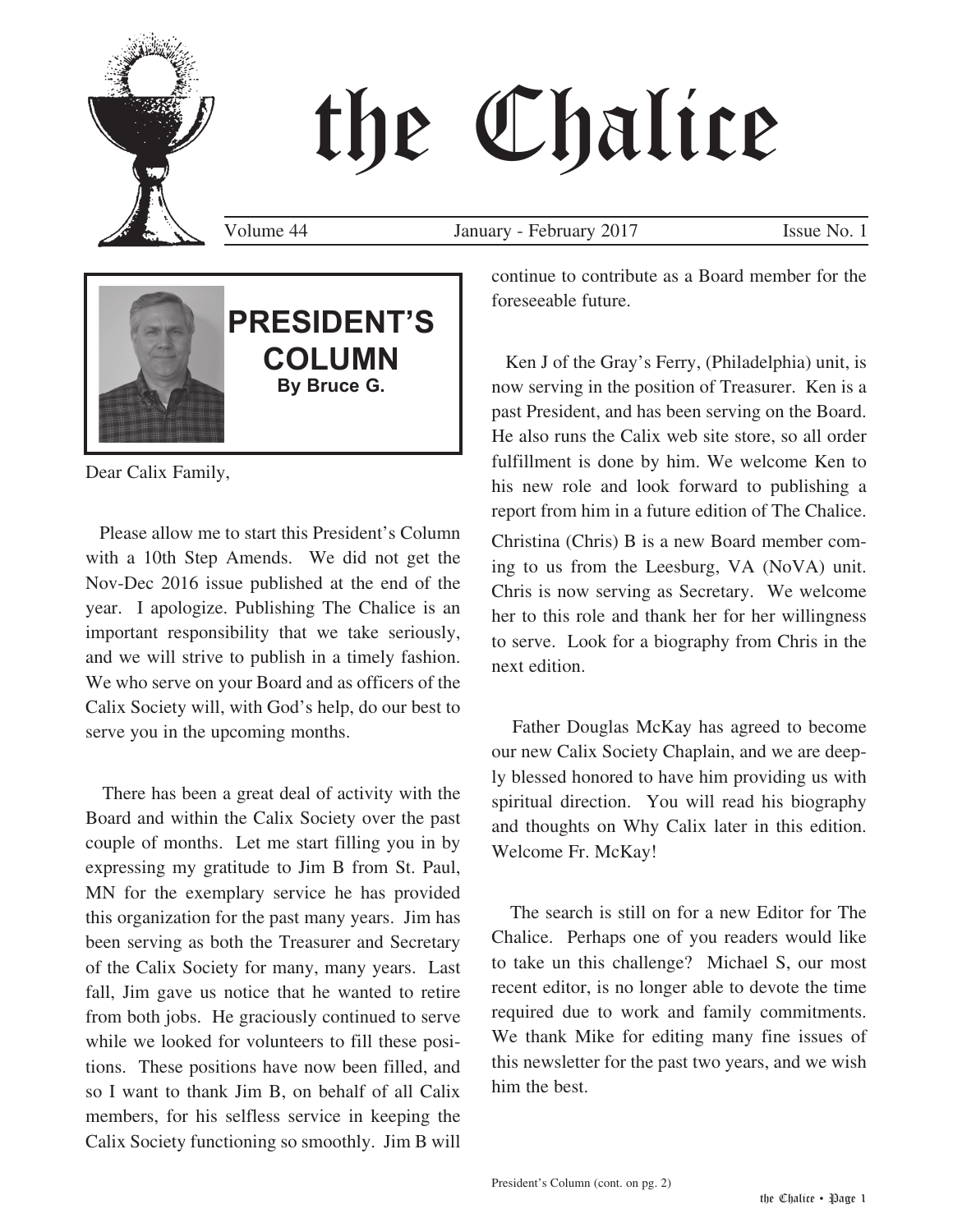President's Column, (cont. from pg. 1)

 And as a final bit of news, on March 25, 2017 the Solemnity of the Annunciation, we will be renewing the Consecration of the entire Calix Society to the Sorrowful and Immaculate Heart of Mary. There will be a Mass celebrated at the Basilica of the National Shrine of the Immaculate Conception at 9:30 am in Washington, D.C. All Calix members and friends are welcome to attend. For those unable to join us, be ask that you join us in praying the Consecration Renewal prayer published in this newsletter.

Pax Tecum,

-BG

#### **President's Christmas Message**

 It is the last Sunday of Advent, and I am full of anticipation for the birth of our Lord on Christmas Day! This Advent season has been a great time of anticipation and preparation. Last week, as part of my preparation, I had an opportunity to attend an Advent Day of Reflection. The priest giving the reflection started his talk with a passage from Genesis:

 "I will put enmities between thee and the woman, and thy seed and her seed: she shall crush thy head, and thou shalt lie in wait for her heel." [Gn 3:15]

 To be frank, this scripture passage did not make me think of Christmas. But the good father explained that we do not usually think of women as having "seeds," so this statement implies a virgin birth. And the one born of the Virgin is Jesus, through whom the serpent is crushed. As I learned, this passage is known as the "Protoevangelium," and it demonstrates God's great love for us in that from the beginning of the world, He planned for our redemption.

 Why mention this story here? Well, in the last edition of The Chalice I invited you to reflect on the place Mary plays in your own recovery, and to consider how she might play a greater role in our Calix Society as a whole. We are about to commemorate Our Lady bringing her seed, Jesus, into the world to crush the head of the serpent. During this Christmas season, should not we be asking our Blessed Mother to bring Jesus into our lives to crush alcoholism, drug addiction and co-dependence in our lives?

 As for our Calix Society, if we want to see as many souls as possible maintain sobriety, grow spiritually and strive for sanctification of the whole personality, the time seems right to renew our trust in the patronage of the Blessed Virgin Mary through a formal act of consecration of the society to her Sorrowful and Immaculate Heart. The Preamble to Calix Society Bylaws states that we are "established under the patronage of the Blessed Virgin Mary." To entrust our society to her Sorrowful and Immaculate Heart will demonstrate our faith in her intercession for ourselves and for those "still out there." Our Lady's aid, as Mediatrix of All Graces and Mother of Mercy, seems essential to putting the 12th Step into action as Catholics.

 March 25, 2017 the Solemnity of the Annunciation seems to me to be the perfect day for this act of consecration. The Annunciation marks the start of the redemption of man through Our Lord's Incarnation, and it is through our Eucharistic Lord that we maintain our sobriety and grow in Christ's peace.

Merry Christmas - I cannot wait!

Pax Tecum, -BG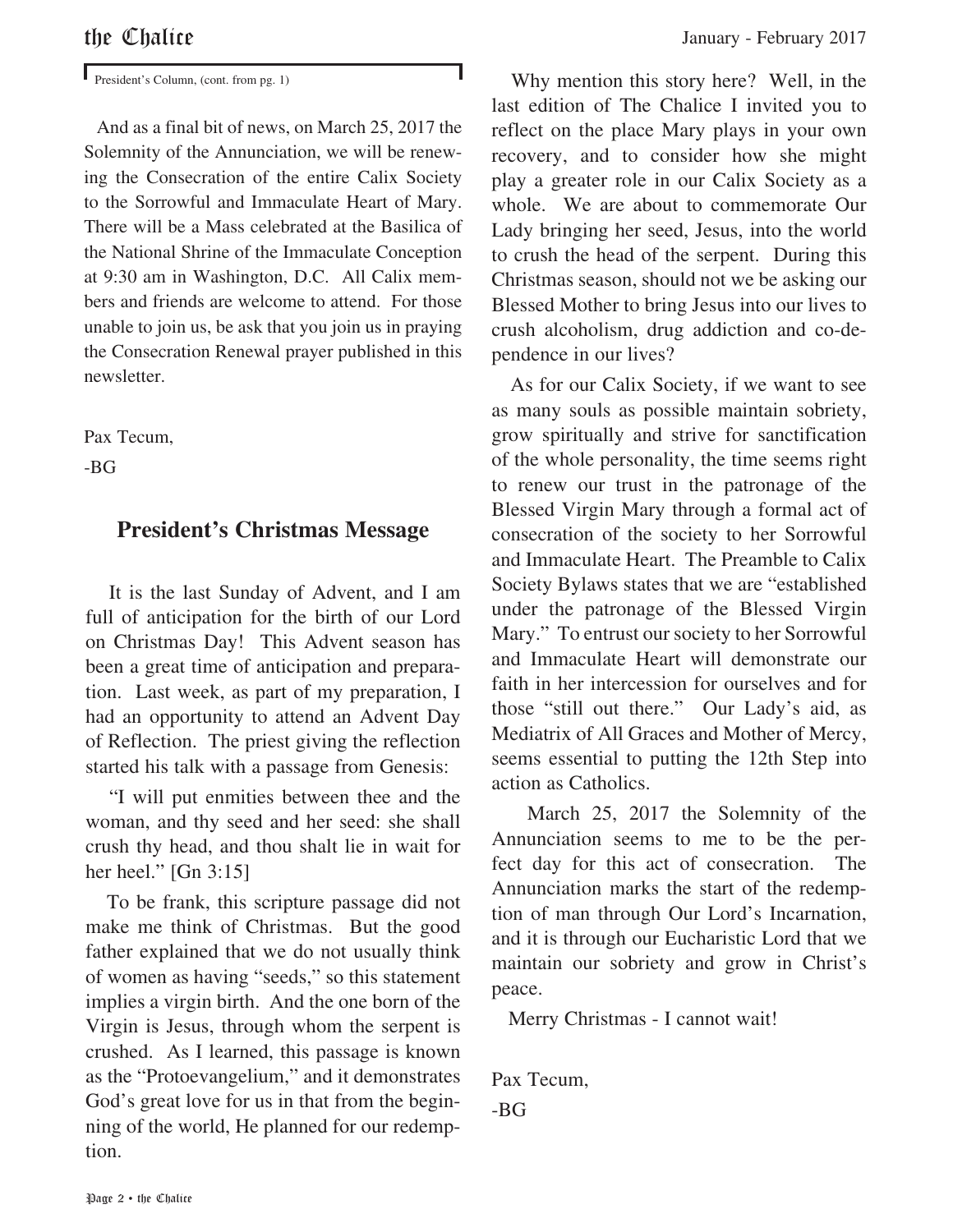

## **CHAPLAIN'S CORNER**

**Father Douglas McKay**

### **OUR NEW CHAPLAIN**

 Father Douglas McKay, O.F.S., was ordained in 1982 for the Archdiocese of Philadelphia. As a secular priest, he has ministered in parishes, hospitals, prisons, schools, playgrounds, bars, and on the streets. For 21 years, he has been the Chaplain of Holy Family Home serving the aged with the Little Sisters of the Poor. In 2011, he authored Heaven's Homecoming, a book describing his experiences with the elderly, especially in their hour of death. Timothy Cardinal Dolan of New York wrote the foreword. Father McKay is also the Founder and Chaplain of Our House Ministries, Inc., an addiction center, established in 1997 in the Grays Ferry section of the city. He is, as well, a Secular Franciscan and a Pioneer of the Sacred Heart. Last, but not least, he is also the Chaplain of the Calix Society, Philadelphia Unit. Father resides in Grays Ferry above his mission Chapel of Saint Michael's in his home parish of Saint Gabriel's.

#### **THE WHY OF CALIX FOR US**

*Father Douglas McKay, O.F.S. Grays Ferry, Philadelphia*

 On my knees, I knelt before His Real Presence in thanksgiving for the honor of becoming the New Chaplain of the Calix Society. Humbly, before the Eucharistic Lord, I pleaded for His grace to help me keep 'the Cup that Sanctifies' to be the Heart of our society, not just part of our society. So help me God!

 As a seminarian, I began my life-long work in my home parish, Saint Gabriel's, helping addicted persons by bringing food to them, finding shelter for them, and praying over them. Also, on the streets, I handed out reading materials on the life of Venerable Matt Talbot, a recovering alcoholic, who could and would inspire other addicts to sobriety, sanity, and especially sanctity.

 During my long years of priesthood, I stayed close to my home parish community. In the neighborhood, I visited the bars to distribute sacramentals—like rosaries, scapulars, and medals, especially Miraculous Medals—to all the smokers, drinkers, and addicts. Also, as their priest, I could bless them, anoint them, and hear their confessions.

 In 1997, on the Solemnity of the Sacred Heart of Jesus, Our House Ministries began with the Opening of our first recovery house where I ministered the sacraments and counseled the doubtful. Also, once a week in our chapel house, I offered Mass for the community members who suffered with alcohol and drug abuse. Soon, we added more houses to become recovery homes, and we added another weekly night to teach the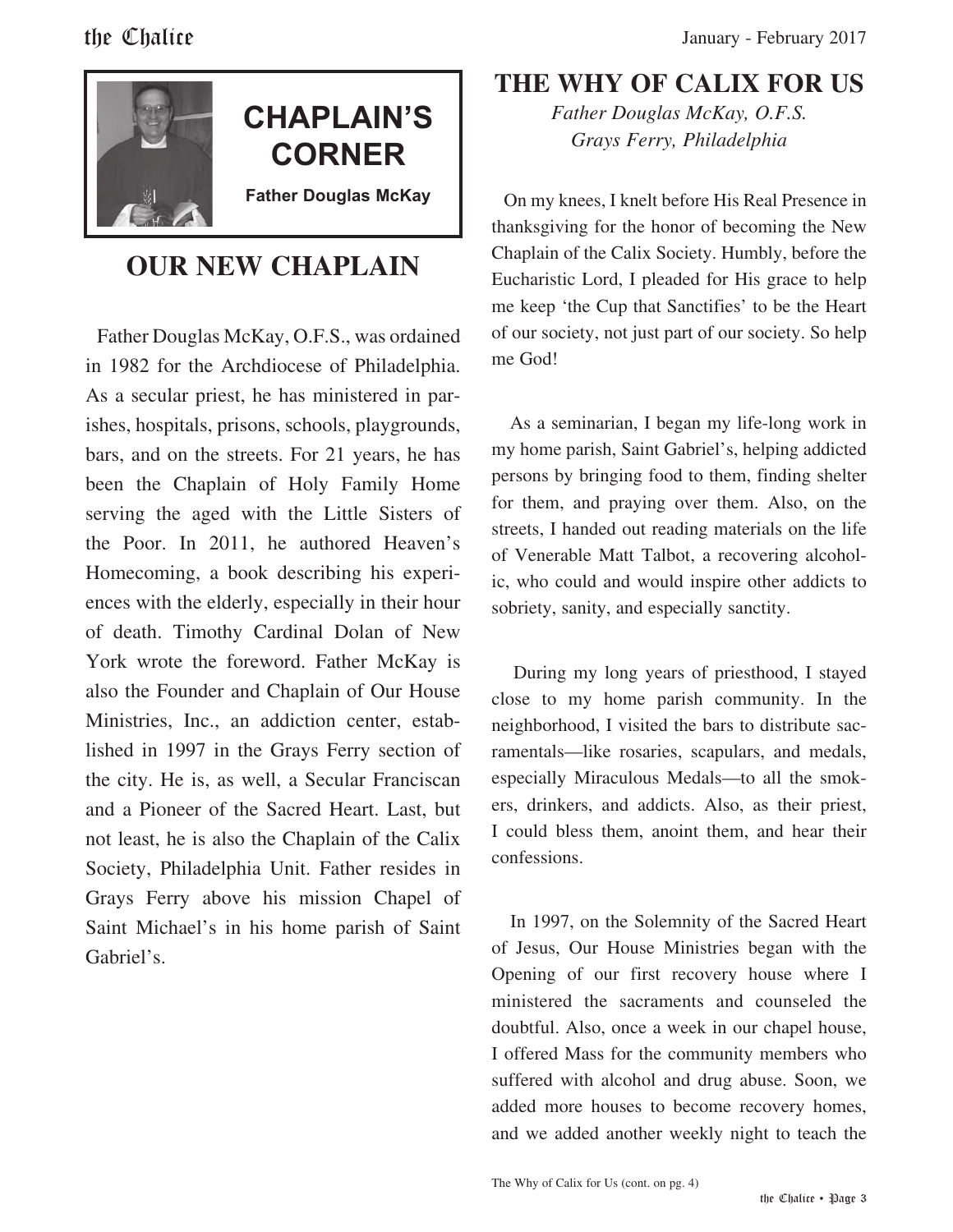$\mathbf{I}$  The Why of Calix for Us, (cont. from pg. 3)

members of Alcoholic Anonymous and Narcotic Anonymous about the graceful tools to conquer addiction, emphasizing the spiritual treasures of our Catholic faith.

 After growing in numbers, Father Michael Lee, O.Praem, the Pastor of Saint Gabriel's Church, at that time, offered our ministry an abandoned school complex to rehab which we named Saint Raphael's ARC: Addiction Recovery Center. It was also at that time, during one of our Board meetings, that we first heard about the Calix Society from Joe C, one of our ministry members. After he explained the 'Why of Calix' to us, I said to the group, "Well, we're already doing the *Why of Calix*, so let's just keep doing it."

 Then, we dismissed Calix from our meeting and our minds.

 However, that same week, Father Lee gave Kathy D. an informational packet to give to me about the Calix Society. The packet was put together by Ken J., Amy N. and the Glenside unit and then sent to all the pastors in the archdiocese.

"Hmm," I thought, "Is it odd, or is it God?"

 Immediately, believing that it was truly God behind it all, I took the phone number from the heavenly sent packet and called Jim B, Secretary of the Calix Society. As he inspired me about 'the best kept secret' in the Church, I realized that the ministry of Calix and the ministry of Our House were just like 'two peas in the same pod'. What I thought about founding was already founded.

the Chalice January - February 2017

 In my excitement, Jim gave me the phone number of Ken J. of the Glenside Unit. That same day I called and invited him to come and speak to us about the society. The following Tuesday, he came to our spiritual recovery meeting and inspired us all. Then, we began Calix in our Grays Ferry Community.

 This man, Ken, sent by God, never left our recovery ministry. In fact, he became and remains the third President of Our House Ministries. On June 30, 2014, Archbishop Charles Chaput, O.F.M. reassigned me from part-time Chaplain to full-time Chaplain of Our House Ministries.

 Indeed, 'we substitute the cup that sanctifies for the cup that stupefies'. At Our House, we continue to promote the Good News of our Calix Society for the Honor and Glory of God, for the Salvation of Souls, and for Our Own Sanctification. And, that is, *The Why of Calix for us.*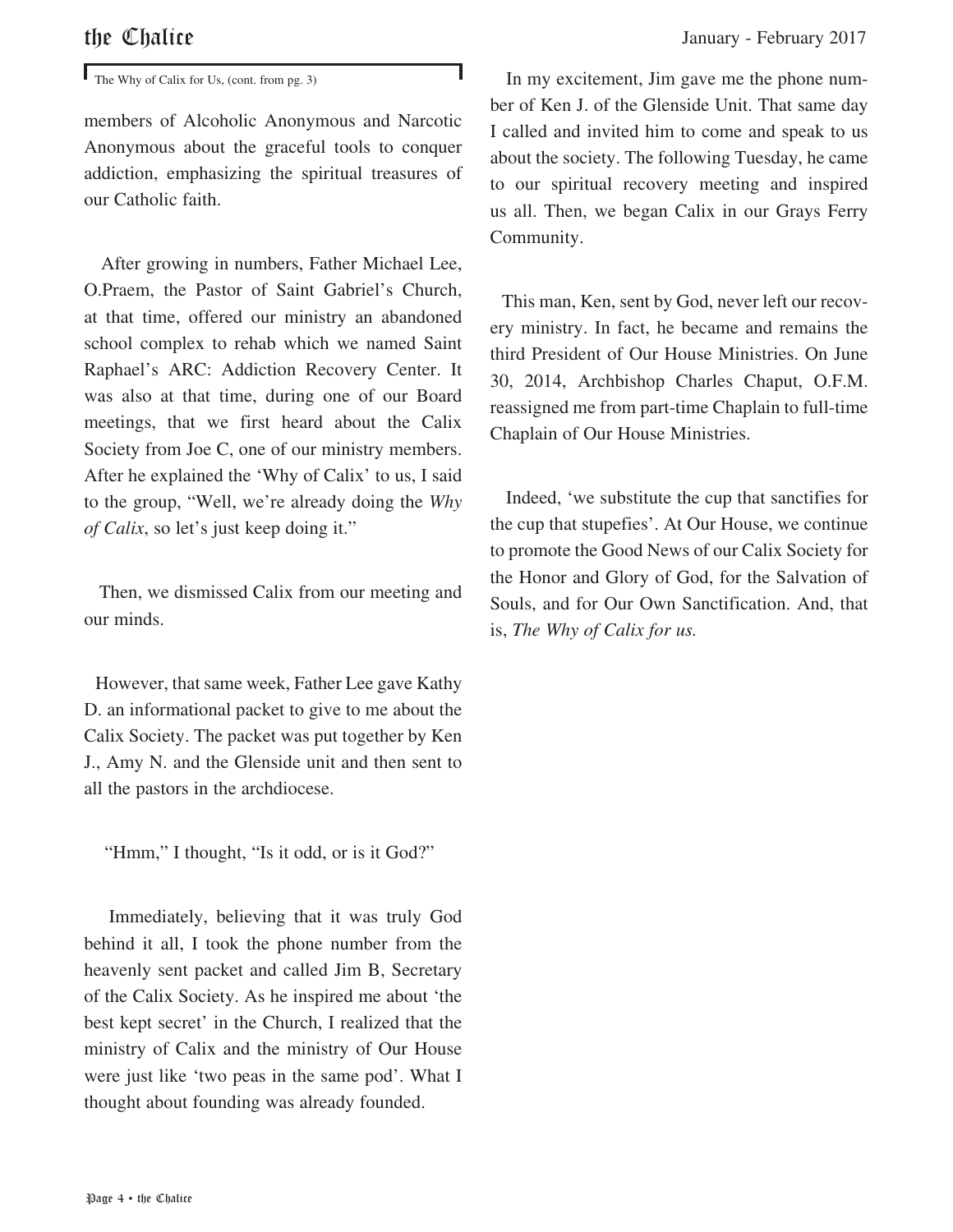#### **Blessed Virgin Mary Consecration Renewal March 25, 2017**

 March 25, 2017 the Solemnity of the Annunciation, the perfect day for the Calix Society's Act of Consecration to the Sorrowful and Immaculate Heart of the Blessed Virgin Mary. The Annunciation marks the start of the redemption of man through Our Lord's Incarnation, and it is through our Eucharistic Lord that we maintain our sobriety and grow in Christ's peace.

 This date also marks the anniversary of Our Lady's words to St. Bernadette at Lourdes: "I am the Immaculate Conception." Mary was created Immaculate to be the Mother of God, and of all of us. It is her Immaculate Heart that purifies all of our prayers, and supplications as she presents our needs to the Sacred Heart of Jesus. The waters of Lourdes symbolize this purification process and remind us of the forgiveness available to us for our past harms.

Finally, March 25th marks the anniversary of Pope St. John Paul II's Act of Entrustment of the whole word to the Immaculate Heart of the Mother of God in fulfillment of a request Our Lady first mentioned at Fatima. Fatima reminds us of Mary's Sorrows, and her call to pray and do penance in reparation for sin. Whether we are making amends, or carrying the message to others, the Blessed Virgin Mary's help is most certainly needed.

 Therefore, we will renew to the Blessed Virgin Mary the testimony of our devotion, and to demonstrate our trust and confidence in her patronage, we, as members of the Calix Society, join together in professing an Act of Consecration to the Sorrowful and Immaculate Heart of Mary on March 25, 2017. The prayer for this Act of Consecration is provide on next page.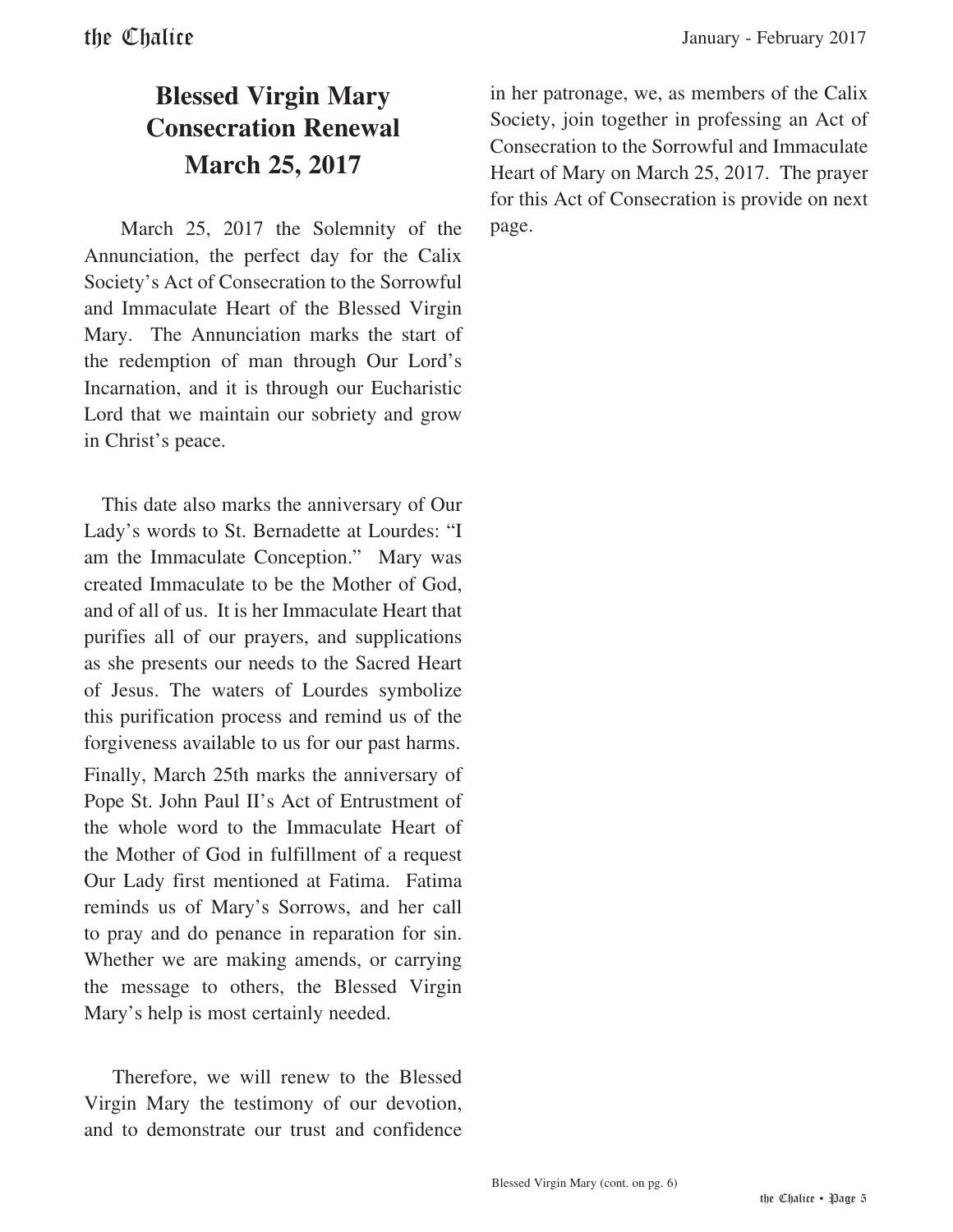Blessed Virgin Mary, (cont. from pg. 5)

#### **Immaculate Virgin!**

We your children gather once again to honor you, and to renew the consecration of ourselves and our Calix Society to your most Sorrowful and Immaculate Heart, trusting that in your Motherly love for us, you will take pity on us and implore Mercy for us from the Sacred Heart of your Son, Jesus Christ.

#### Immaculate Virgin!

Your spotless spiritual beauty is for us a living source of confidence and hope.

To have you as Mother, Holy Virgin, reassures us on the path of life as a pledge of eternal salvation.

Because of this, O Mary, we have recourse to you with confidence.

Help us to build a world where human life is always cherished and defended, every form of violence banished, the peace of all tenaciously

sought.

#### Immaculate Virgin!

Grant that we may celebrate and adore with renewed faith and ardent love the holy mystery of the Body and Blood of Christ.

At your school, O Woman of the Eucharist, teach us to remember the marvels that God never ceases to work in human hearts.

With motherly tenderness, Virgin Mary, guide our steps always on the path of good.

#### Amen!

 *Adapted from Pope St. John Paul II's tribute on Solemnity of the Immaculate Conception of the Blessed Virgin Mary, Wednesday, 8 December 2004, the 150th anniversary of the proclamation of the dogma of the Immaculate Conception.*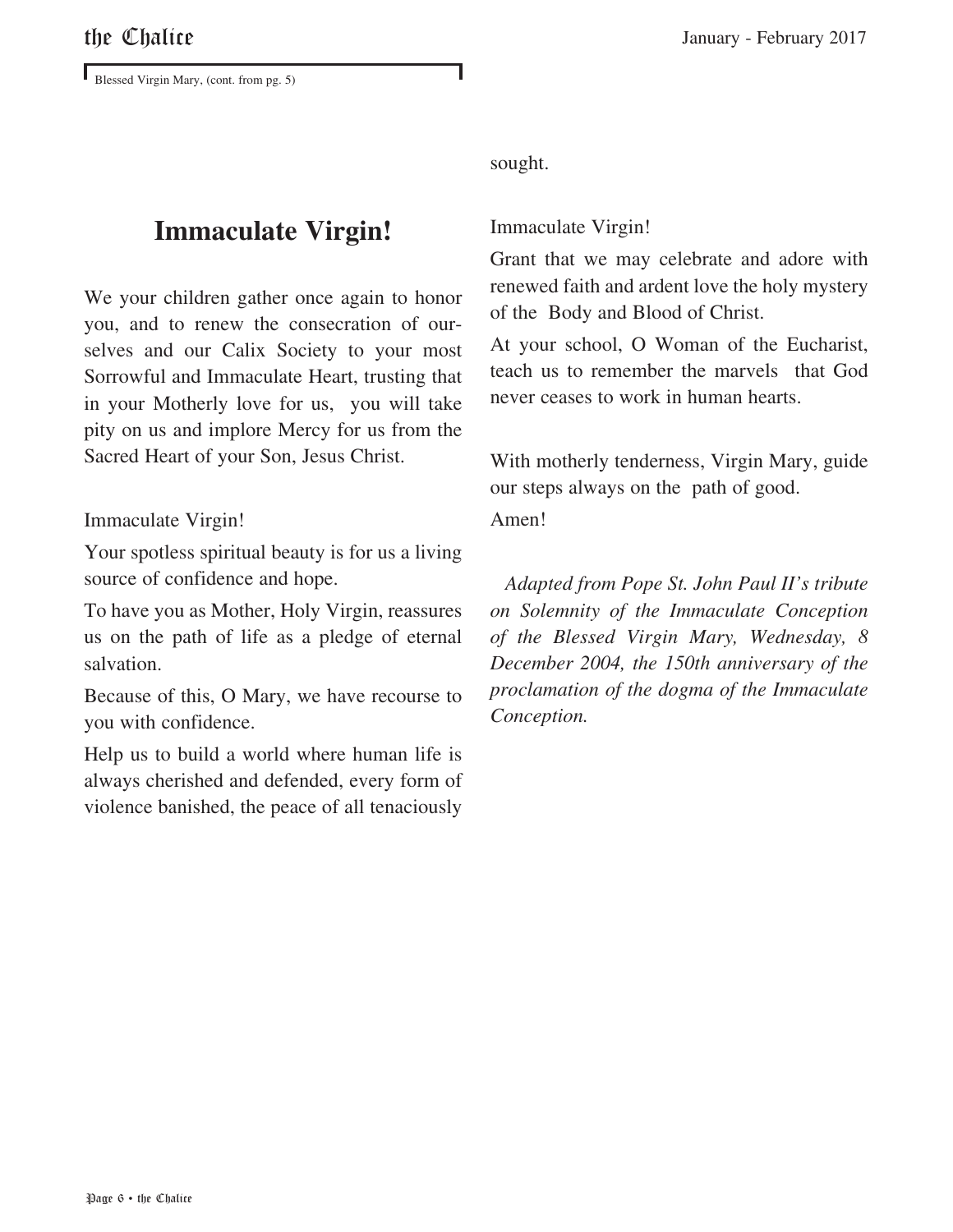#### **From the Calix Archives**

 Outgoing Security Jim B of St. Paul, MN has been maintaining the archives of the Calix Society for many years. As we prepare for the 60th Annual Calix Society Retreat in St. Paul (August 4 -6th), Jim has been going through these archives, looking for interesting material to share. Recently he found a newspaper clipping with the obituary of the founding leader of the society, Will J. Montroy. This obituary is transcribed below.

 After you read some of the details of Calix's founding in Montroy's obituary, try recalling a bit of the Gospel According to Mark:

 *They came bringing to him a paralytic carried by four men.* 

 *Unable to get near Jesus because of the crowd, they opened up the roof above him. After they had broken through, they let down the mat on which the paralytic was lying.* 

 *When Jesus saw their faith, he said to the paralytic, "Child, your sins are forgiven."* [Mk 2 :3-5]

 See if you see any parallels between the two stories. If you do, think about to what length you are personally willing to go to help someone else in recovery.

#### **William J. Montroy**

 Memorial services were held in Scottsdale, Ariz., on Dec. 16 for William Montroy, retired executive of Our Own Hardware and founder of the Calix Society. Montroy, 76, died Dec. 13 in a Scottsdale hospital following a long illness.

 A native of Minneapolis, Montroy started working for Our Own Hardware when he was 24, according to his wife, Janet, of Scottsdale. He worked for the company 46 years and was executive vice president when he retired in 1970, she said.

 Montroy founded the Calix Society, which helps provide spiritual help for recovering alcoholics, in 1947 when he himself was a recovering alcoholic, according to Raymond "Bud" Dickinson, the society's executive director.

 "The society started at St. Stephens Catholic Church in Minneapolis with Bill and four other recovering alcoholics. Bill was the leader," Dickinson said.

 He said the men held weekly meetings, and went to Mass every morning in an effort to help a priest who had a drinking problem. "Sometimes the priest would attend, sometimes not. But they worked with him in and out of church and eventually he recovered," Dickinson said.

 The Calix (Latin for Chalice) Society, is now an international organization with 70 chapters most of them in the United States, Dickinson said. He said that while the society is a Catholic organization "it excludes no one, and anyone who wants to attend its meetings can."

 Montroy was the last surviving member of the five men who started the meetings, Dickinson said.

 *- Published in the St. Paul Pioneer Press on December, 22, 1982.*